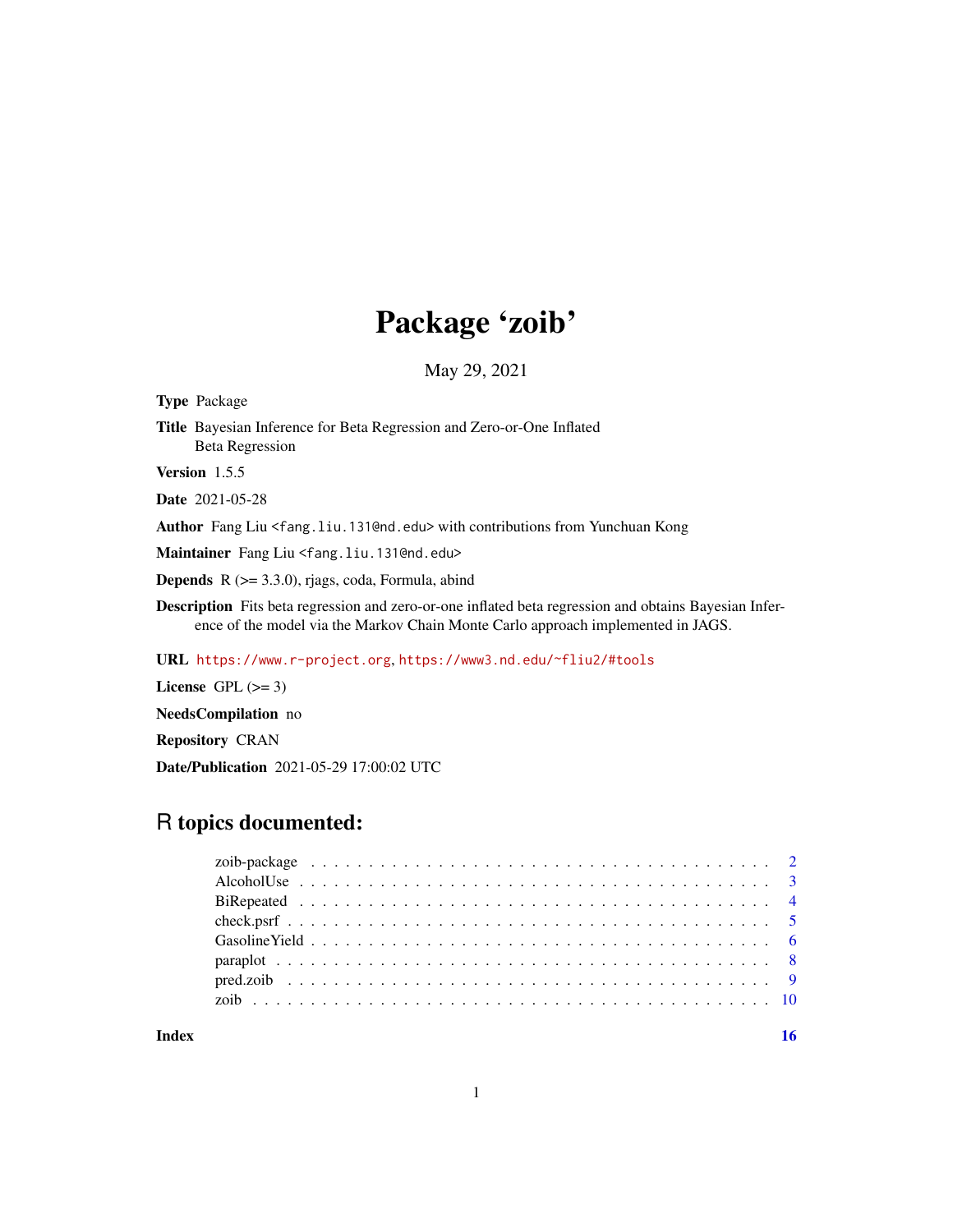<span id="page-1-0"></span>zoib-package *Bayesian Inference for Beta Regression and Zero-or-One-Inflated Beta Regression Models*

#### Description

beta regression and zero/one inflated beta regression on data with [0,1]-bounded responses. Bayesian inferences of the model are obtained via Markov Chain Monte Carlo sampling.

| Package: | zoib       |
|----------|------------|
| Type:    | Package    |
| Version: | 1.5.5      |
| Date:    | 2021-05-28 |
| License: | $GPL (=3)$ |

#### Details

zoib accommodates boundary inflations at 0 or 1 of the response variables. It models clustered and correlated responses by introducing random components into the linear predictors of the link functions. The inferences from the models are based in the Bayesian framework via the Markov Chain Monte Carlo (MCMC) approaches.

The main function zoib() generates posterior samples on the regression coefficients, the design matrices in the link functions of the zoib regressions models, and predicted responses. It also produces a MCMC model object(JAGS) and posterior samples of the model parameters in the "mcmc" format. The DIC of the implemented Bayesian model can be calculated using dic.samples(JAGS.object) available in package rjags for model comparison purposes. Convergence of MCMC chains can be checked using functions traceplot(), autocorr.plot() and gelman.diag() available in package coda on the posterior draws from the MCMC algorithms. zoib also contains a function check.psrf() that checks whether the multivariate psrf value can be calculated for multi-dimensional variables, provides box plots and summary statistics on multiple univariate psrf values. Posterior summary of the parameters can be obtained using summary().

#### Author(s)

Fang Liu (<fang.liu.131@nd.edu>), with contributions from Yunchuan Kong Maintainer: Fang Liu (<fang.liu.131@nd.edu>)

#### References

Liu, F. and Li, Q. (2014). A Bayesian Model for Joint Analysis of Multivariate Repeated Measures and Time to Event Data in Crossover Trials, Statistical Methods in Medical Research, DOI: 10.1177/0962280213519594

Liu, F. and Kong, Y. (2015). ZOIB: an R Package for Bayesian Inferences in Beta and Zero One Inflated Beta Regression Models, The R Journal, 7(2):34-51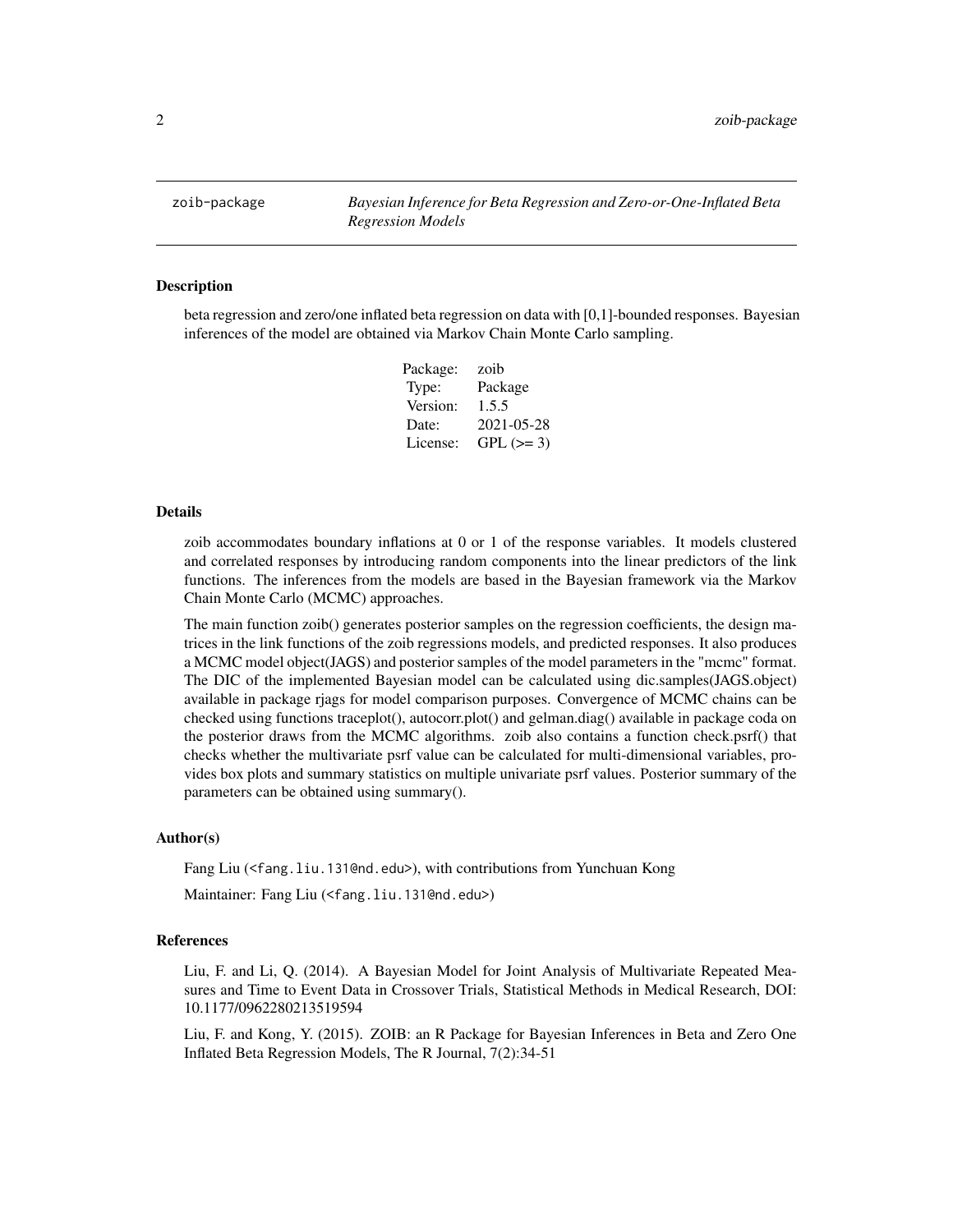#### <span id="page-2-0"></span>AlcoholUse 3

Liu, F. and Eugenio, E.(2016). A review and comparison of Bayesian and likelihood-based inferences in beta regression and zero-or-one-inflated beta regression, atistical Methods in Medical Research, DOI: 10.1177/0962280216650699

#### See Also

betareg, rjags, coda

AlcoholUse *California County-level Teenager Monthly Alcohol Use data*

#### **Description**

AlcoholUse contains the county-level monthly alcohol use data from students in California in years 2008 to 2010. The data can be downloaded at http://www.kidsdata.org. The data has information on the percentage of public school students in grades 7, 9, and 11 in five buckets of days (0, 1-2, 3-9, 10-19, 20-30) in which they drank alcohol in the past 30 days. Since the percentages across the five days categories add up to 1 given a combination of County, Grade and Gender. Data points associated with 0 are completely redundant and are not in AlcoholUse. zoib is applied to examining whether the proportions of alcohocol use in the past month are different across gender, grade, days of drinking.

#### Usage

data(AlcoholUse)

#### Format

A data frame with 1340 observations on the following 6 variables.

County a factor with 56 levels/clusters/counties.

Grade a numeric/factor vector: 7, 9, 11 grades.

Days a factor with levels 0 [1,2] [3,9] [10,19] [20,30].

MedDays a numeric vector: the med point of each of the 4 day buckets.

Gender a factor with levels Female Male.

Percentage a numeric vector; Proportions of public school students in 4 buckets of days in which they drank alcohol in the past 30 days per Gender, Grader, and County.

#### Source

http://www.kidsdata.org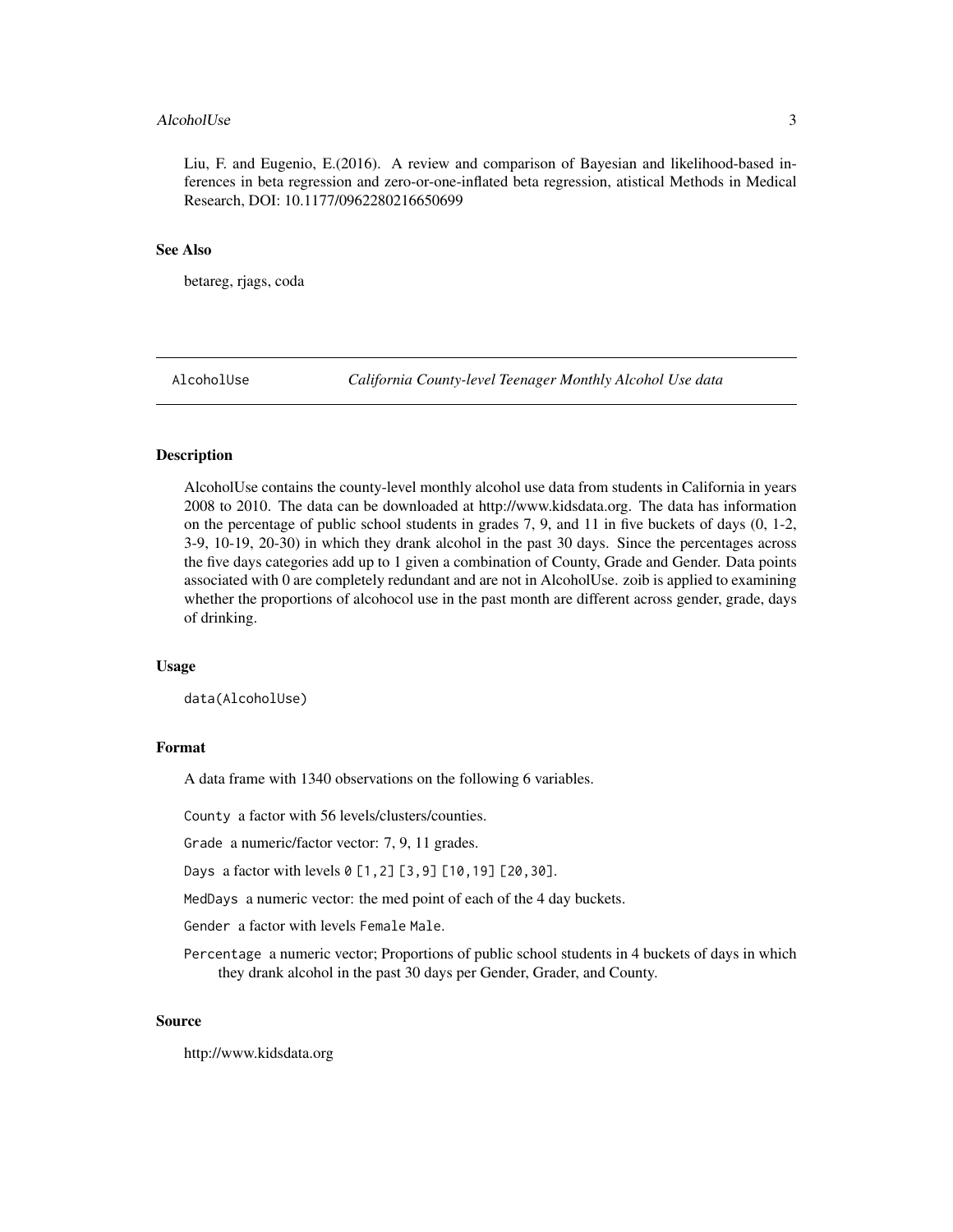#### Examples

```
## Not run:
##### eg3: modelling with clustered beta variables with inflation at 0
  library(zoib)
  data("AlcoholUse", package = "zoib")
  eg3 <- zoib(Percentage ~ Grade*Gender+MedDays|1|Grade*Gender+MedDays|1,
              data = AlcoholUse, random = 1, EUID= AlcoholUse$County,
              zero.inflation = TRUE, one.inflation = FALSE, joint = FALSE,
              n.iter=5000, n.thin=20, n.burn=1000)
  sample1 <- eg3$coeff
  summary(sample1)
  # check convergence on the regression coefficients
  traceplot(sample1);
  autocorr.plot(sample1);
  check.psrf(sample1)
  # plot posterior mean of y vs. observed y to check on goodness of fit.
  ypred = rbind(eg3$ypred[[1]],eg3$ypred[[2]])
  post.mean= apply(ypred,2,mean);
  par(mfrow=c(1,1),mar=c(4,4,0.5,0.5))
  plot(AlcoholUse$Percentage, post.mean, xlim=c(0,0.4),ylim=c(0,0.4),
       col='blue', xlab='Observed y', ylab='Predicted y', main="")
  abline(0,1,col='red')
```
## End(Not run)

| BiRepeated | Data from a correlated bivariate beta distribution with repeated mea- |
|------------|-----------------------------------------------------------------------|
|            | sures                                                                 |

#### **Description**

BiRepeated is a simulated data set with bi-Beta variables y1 and y2 on 200 independent cases. Both y1 and y2 are repeatedly measured at a given set of covariate values  $x = (0.1, 0.2, 0.3, 0.4, 0.5, 0.6)$ . Joint zoib modeling is applied to examine the effect of x on y1 and y2 simultaneously.

#### Usage

data(BiRepeated)

#### Format

A data frame with 200 independent cases, from which 6 measurements are taken on 2 response variables.

- id id of the 200 cases.
- y1 value of one beta variable (6 measurements per case) ranged from 0 to 1.
- y2 value of the other beta variables (6 measurements per case) ranged from 0 to 1.
- x numerical; explanatory variable.

<span id="page-3-0"></span>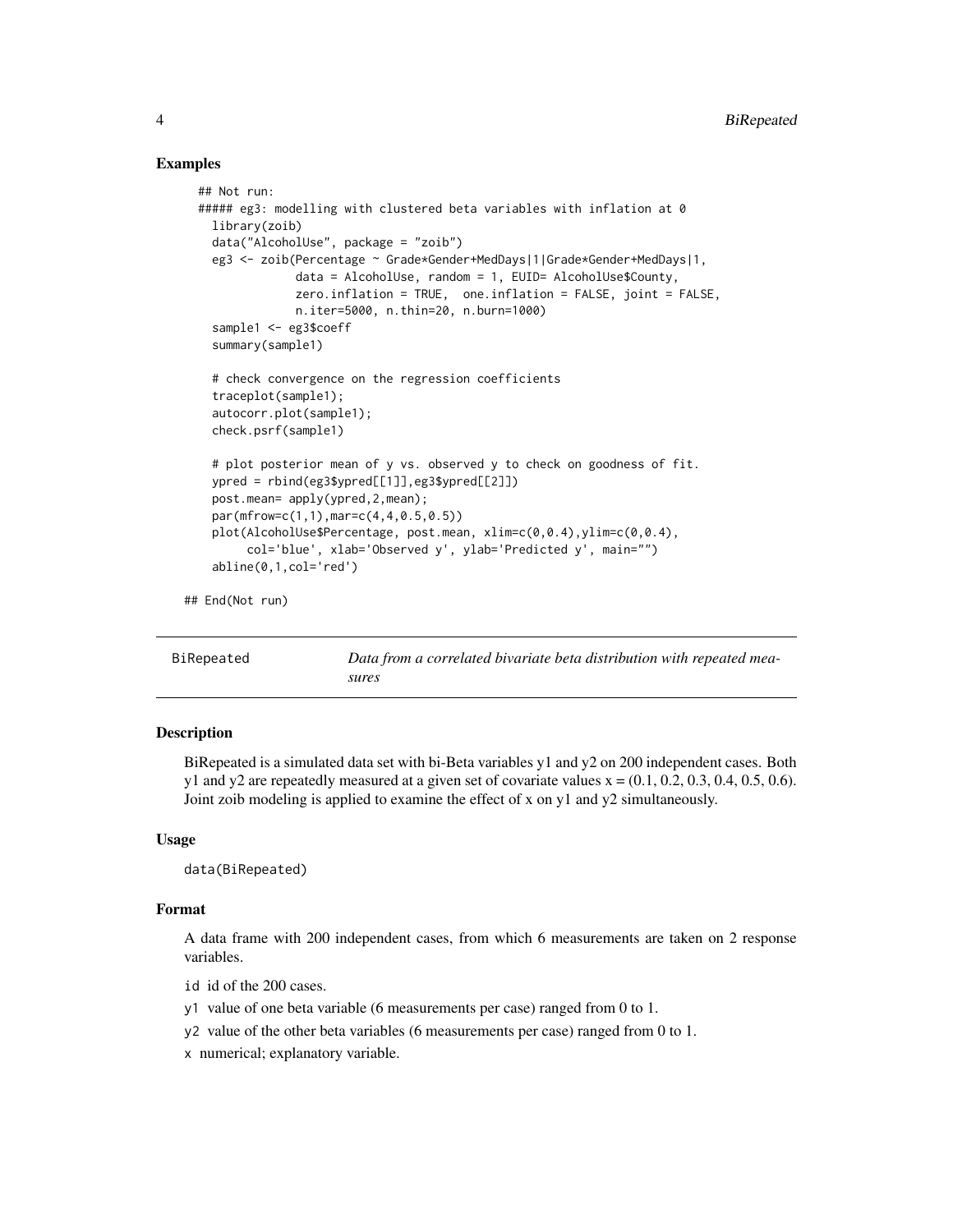#### <span id="page-4-0"></span>check.psrf 5

#### Examples

```
## Not run:
library(zoib)
data("BiRepeated", package = "zoib")
eg2 <- zoib(y1|y2 ~ x|1|x, data= BiRepeated, random=1,n.response=2,
            EUID= BiRepeated$id, joint=TRUE,zero.inflation = FALSE,
            one.inflation = FALSE, prior.Sigma = "VC.unif",
            n.iter=7000,n.thin=25,n.burn=2000)
coeff <- eg2$coeff
summary(coeff)
### check convergence
traceplot(coeff);
autocorr.plot(coeff);
check.psrf(coeff)
### plot posterior mean of y vs. observed y to check on goodness of fit.
n= nrow(BiRepeated)
ypred1 = rbind(eg2$ypred[[1]][,1:n], eg2$ypred[[2]][,1:n])ypred2 = rbind(eg2$ypred[[1]][,(n+1):(2*n)],eg2$ypred[[2]][,(n+1):(2*n)]post_mean1 = apply(ypred1, 2, mean);post.mean2 = apply(ypred2,2,mean);
plot(BiRepeated$y1, post.mean1, xlim=c(0,1),ylim=c(0,1), col='green2',
     pch=2,xlab='Observed y', ylab='Predicted y', main="")
points(BiRepeated$y2,post.mean2,col='purple')
abline(0,1,col='red')
legend(0.1,0.9,col=c('green2','purple'),c("y1","y2"),pch=c(2,1))
```
## End(Not run)

check.psrf *Convergence Check for Markov Chain Monte Carlo simulations via Potential Scale Reduction Factor*

#### Description

check.psrf computes and summarizes univariate potential scale reduction factor. It also checks whether the multivariate potential scale reduction factor can be calculated.

#### Usage

```
check.psf(post1 = NULL, post2 = NULL, post3 = NULL, post4 = NULL, post5 = NULL)
```
#### Arguments

post1 an mcmc.list with posterior samples from all Markov chains, or a data frame containing the draws from the 1st Markov Chain.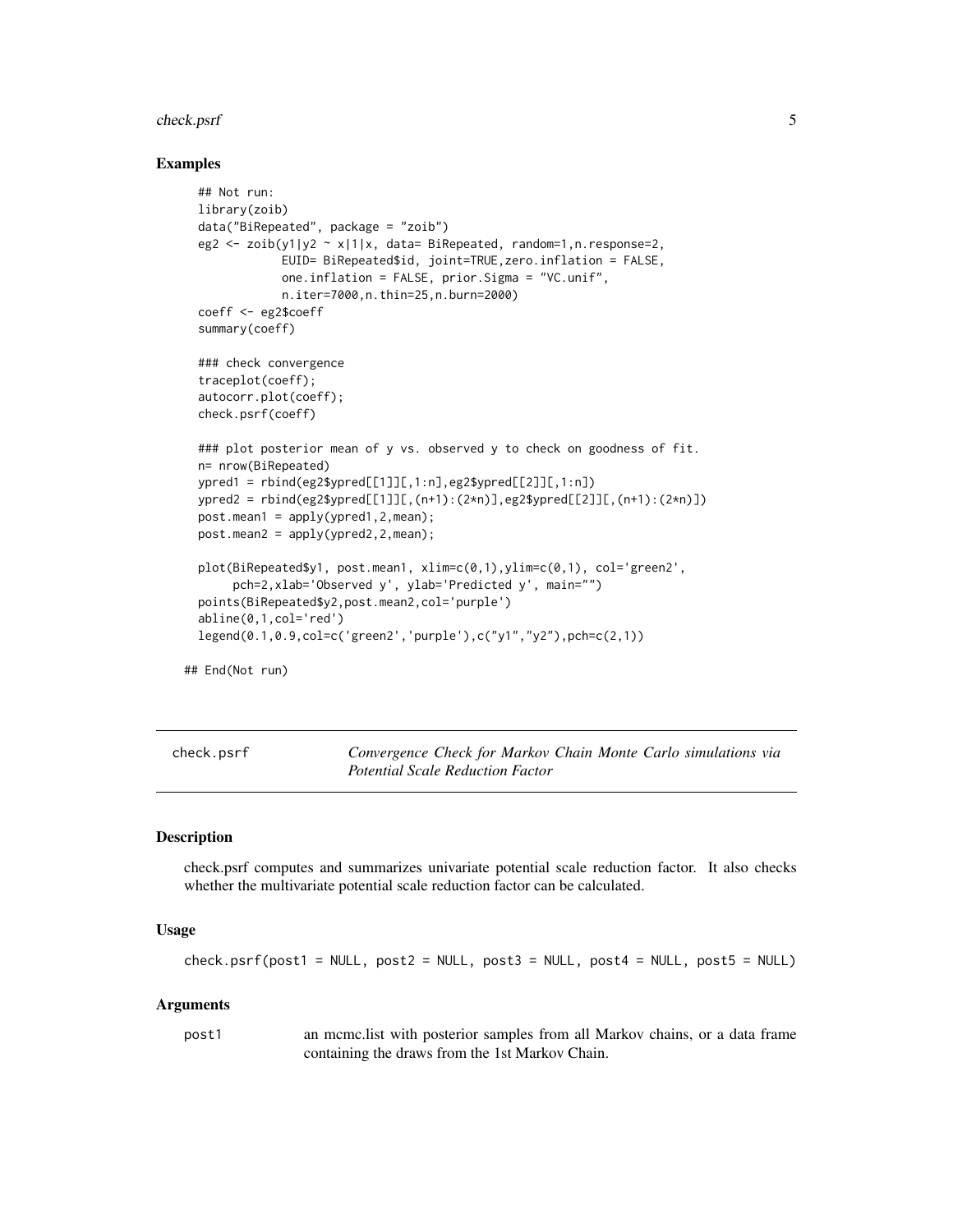<span id="page-5-0"></span>

| post2 | Monte Carlo Posterior draws (data frame) from the 2nd Markov Chain, if the<br>post1 is a data frame; specify post2 only needed |
|-------|--------------------------------------------------------------------------------------------------------------------------------|
| post3 | Monte Carlo Posterior draws (data frame) from the 3rd Markov Chain, if the<br>post1 is a data frame; specify post3 only needed |
| post4 | Monte Carlo Posterior draws (data frame) from the 4th Markov Chain, if the<br>post1 is a data frame; specify post4 only needed |
| post5 | Monte Carlo Posterior draws (data frame) from the 5th Markov Chain, if the<br>post1 is a data frame; specify post5 only needed |

# Details

The posterior samples from each chain are stored in a data frame, with columns representing parameters from the model, and rows presenting posterior draws on the parameters. If the input post1 is a data frame contains the draws from one chain, then check.psrf can take up to 5 chains though it is not necessary to have 5 chain; but at least 2 chains are necessary.

#### Value

The function outputs

| psrf.s      | univariate psrf values and the 95% confidence interval from all model parame-<br>ters. |
|-------------|----------------------------------------------------------------------------------------|
| psrf.m      | multivariate psrf if the covariance matrix of the parameters are positive definite.    |
| psrf.s.summ | the summary of the univariate psrf across parameter.                                   |

#### Author(s)

Fang Liu (fang.liu.131@nd.edu)

#### Examples

```
## Not run:
post1= data.frame(cbind(rnorm(400,0,1), rbeta(400,2,3)))
post2= data.frame(cbind(rnorm(400,0,1), rbeta(400,2,3)))
check.psrf(post1,post2)
```
## End(Not run)

GasolineYield *Gasoline Yields Data*

#### Description

GasolineYield contains proportion of crude oil converted to gasoline after distillation and fractionation.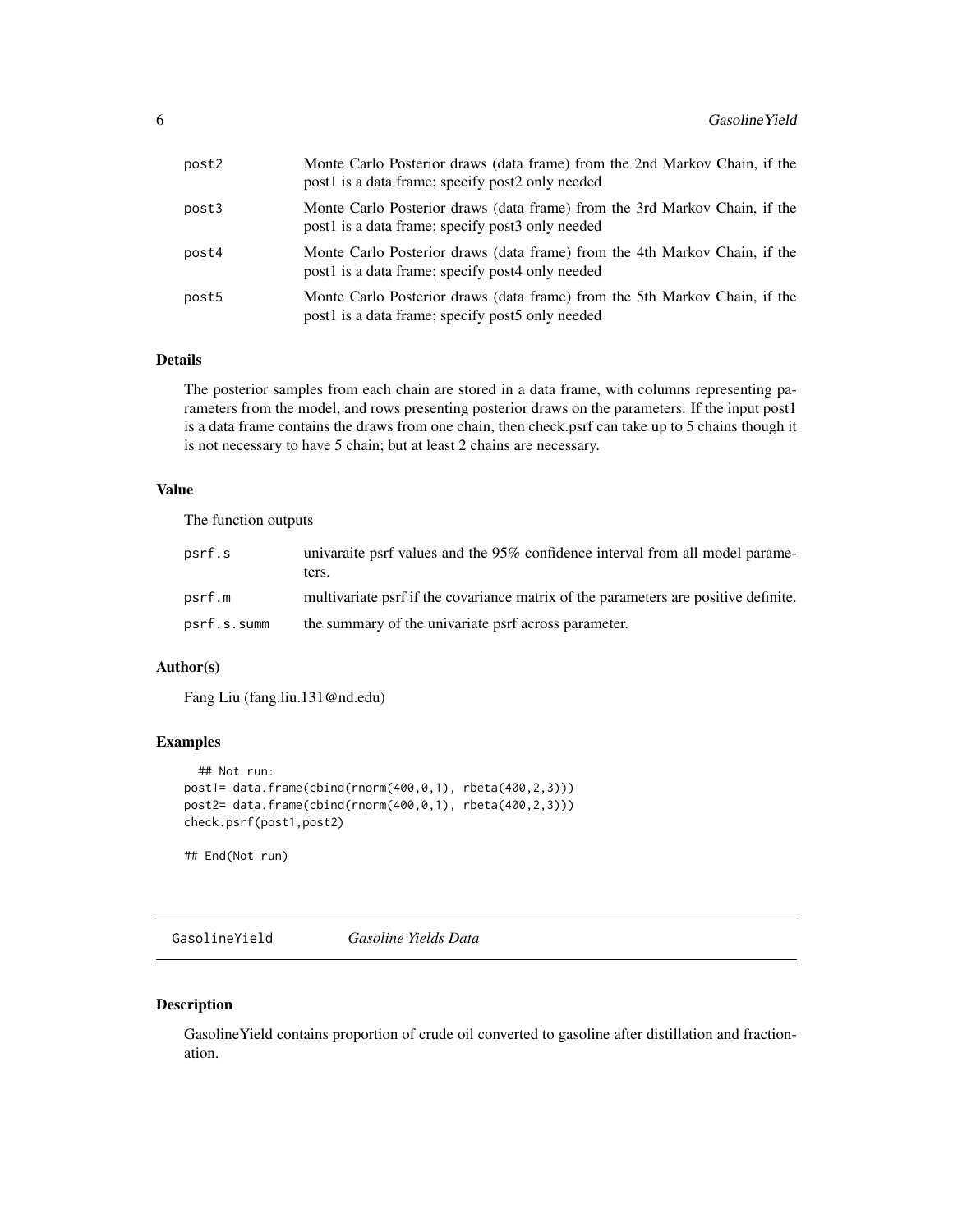#### Gasoline Yield 7

#### Usage

data(GasolineYield)

#### Format

A data frame with 32 observations on the following 3 variables.

yield a numeric vector; proportion of crude oil converted to gasoline after distillation and fractionation.

temp a numeric vector: temperature (F) at which 100% gasoline has vaporized.

batch crude oil batch ID.

#### Details

The Gasoline Yields Data is a subset of the data GasolineYield in R package "betareg". Refer to the detailed description in R package "betareg".

#### Examples

```
## Not run:
 library(zoib)
 data("GasolineYield", package = "zoib")
 #################################################
# fixed effects zoib with
 # batch as a 10-level qualitative variable
 ################################################
 eg.fixed <- zoib(yield ~ temp + as.factor(batch)| 1,
              data=GasolineYield, joint = FALSE, random = 0,
             EUID = 1: nrow(d), zero.inflation = FALSE,one.inflation = FALSE, n.iter = 1100, n.thin = 5,n.burn=100)
 # yields 400 posterior draws (200 per chain) on the model parameters
 coeff <- eg.fixed$coef
 summary(coeff)
 ### check on convergence
traceplot(coeff)
autocorr.plot(coeff)
check.psrf(coeff)
 ### Design Matrix: Xb, Xd, Xb0, Xb1
 eg.fixed$Xb; eg.fixed$Xd; eg.fixed$Xb0; eg.fixed$Xb1
 # plot posterior mean of y vs. observed y to check on goodness of fit.
 ypred = rbind(eg.fixed$ypred[[1]],eg.fixed$ypred[[2]])
 post.mean= apply(ypred,2,mean);
 plot(GasolineYield$yield, post.mean, col='blue',pch=2);
 abline(0,1,col='red')
```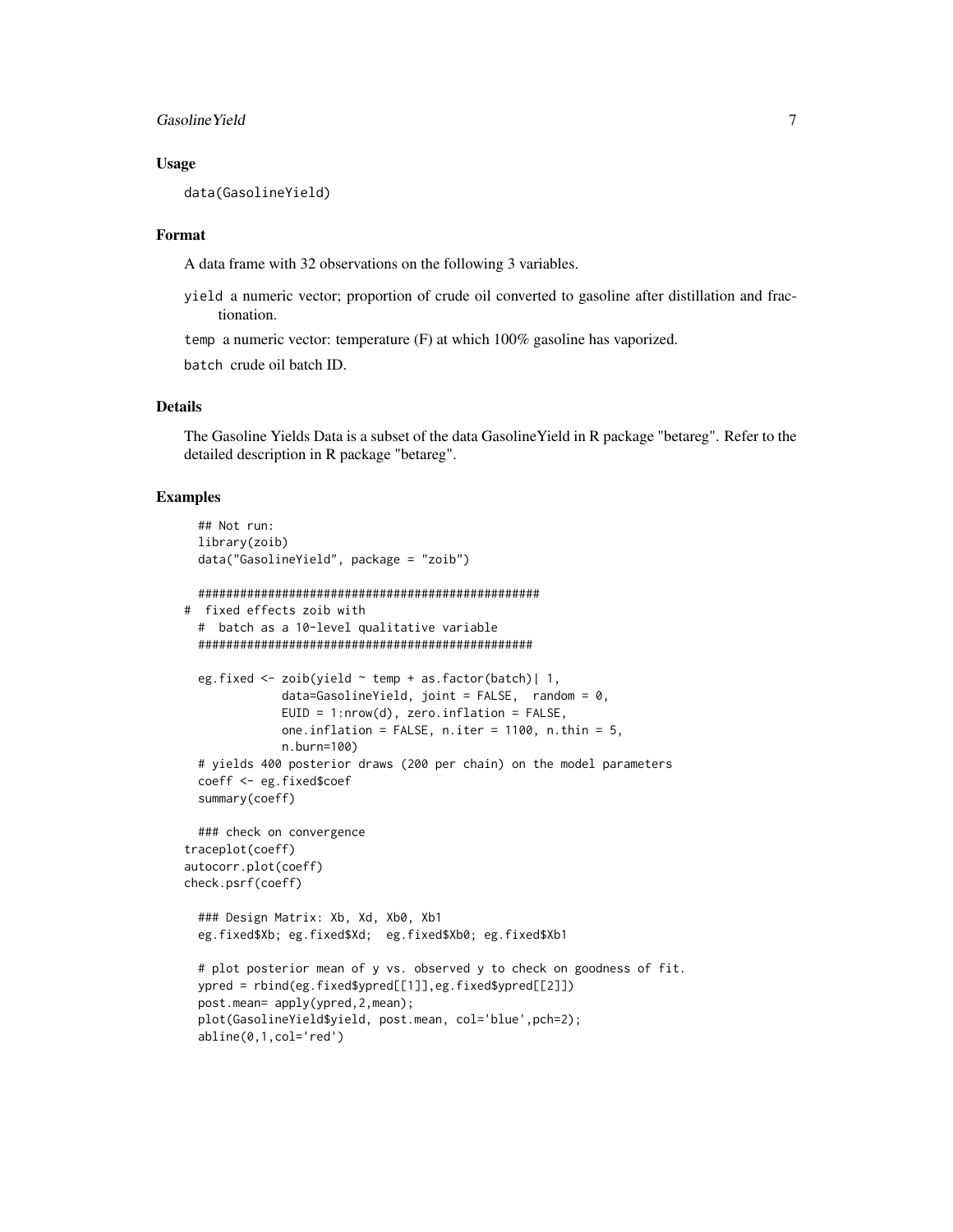```
######################################################
 # mixed effects zoib with batch as a random variable
 #####################################################
 eg.random <- zoib(yield ~ temp | 1 | 1, data=GasolineYield,
                 joint = FALSE, random=1, EUID=GasolineYield$batch,
                 zero.inflation = FALSE, one.inflation = FALSE,
                 n.iter=3200, n.thin=15, n.burn=200)
 sample2 <- eg.random$coeff
 summary(sample2)
 # check convergence on the regression coefficients
 traceplot(sample2)
 autocorr.plot(sample2)
 check.psrf(sample2)
 # plot posterior mean of y vs. observed y to check on goodness of fit.
 ypred = rbind(eg.random$ypred[[1]],eg.random$ypred[[2]])
 post.mean= apply(ypred,2,mean);
 plot(GasolineYield$yield, post.mean, col='blue',pch=2);
 abline(0,1,col='red')
## End(Not run)
```

| paraplot | visual display of the posterior inferences of the parameters from a zoib |
|----------|--------------------------------------------------------------------------|
|          | model                                                                    |

#### Description

paraplot plots the posterior mode, mean, or median with Bayesian credible intervals for the parameters from a zoib model. plot.para can accommodate up to 4 groups (models) of inferences.

#### Usage

```
paraplot(para1, para2=NULL, para3=NULL, para4=NULL,
          tickx=NULL, jitter=NULL, pch = 1:4, col=1:4,
          legpos=NULL, legtext, annotate=FALSE)
```
#### Arguments

| para1 | a data frame or matrix with posterior inferences from approach (model) 1.                                 |
|-------|-----------------------------------------------------------------------------------------------------------|
| para2 | a data frame or matrix with posterior inferences from approach (model) 4; spec-<br>ify para2 only needed. |
| para3 | a data frame or matrix with posterior inferences from approach (model) 3; spec-<br>ify para3 only needed. |
| para4 | a data frame or matrix with posterior inferences from approach (model) 2; spec-<br>ify para4 only needed. |
| tickx | customization of the tickx of the x-axis.                                                                 |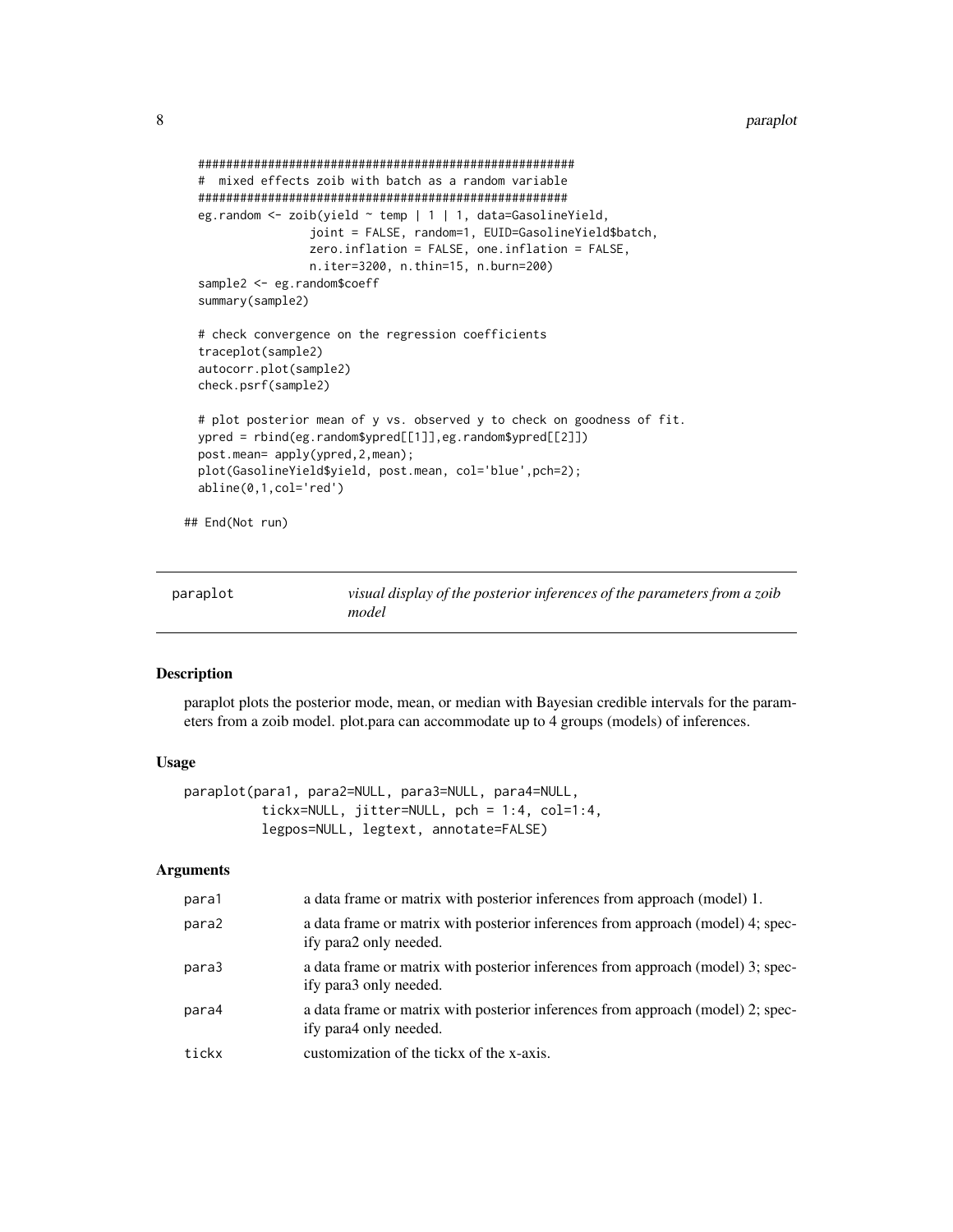#### <span id="page-8-0"></span>pred.zoib 9

| iitter   | jittering distance between the plotting positions of different groups to enhance<br>plot readability. |
|----------|-------------------------------------------------------------------------------------------------------|
| pch      | point types for different groups.                                                                     |
| col      | colors for different types.                                                                           |
| legpos   | the positions of legend in the format of $c(x,y)$ .                                                   |
| legtext  | contents of the legtext, such as the names of the approaches.                                         |
| annotate | whether to label parameters.                                                                          |

#### Details

Each of the applicabale para objects contains 3 columns. The 1st column is the point estimate (posterior mean, median or mode), the 2nd and 3rd columns contains the lower and upper bounds of the Bayesian credible intervals. The rows represent the parameters from an approach (model). It is not necessary that all para objects have the same set of parameters.

### Author(s)

Fang Liu (fang.liu.131@nd.edu)

#### Examples

```
## Not run:
set.seed(12)
x=rnorm(4); para1 = cbind(x, x-1, x+1); rownames(para1) = c("a","b","c","d")
x=rnorm(4)+1; para2 = cbind(x, x-1,x+1); rownames(para2) = c("a","b","e","f")
x=rnorm(3)+2; para3 = cbind(x, x-1,x+1); rownames(para3) = c("a","b","d")
paraplot(para1, para2, para3, para4=NULL, legpos=c(-1.5,6),
          legtext=c("model 1","model 2","model 3"),annotate=TRUE)
paraplot(para1, legpos=c(-2,3), legtext="m1", annotate=TRUE)
```
## End(Not run)

pred.zoib *posterior predictive samples of Y for given new X*

# Description

generate posterior predictive samples of Y for a given set of new X, and produce posterior summary on the posterior predictive samples

#### Usage

pred.zoib(object, xnew, summary=TRUE)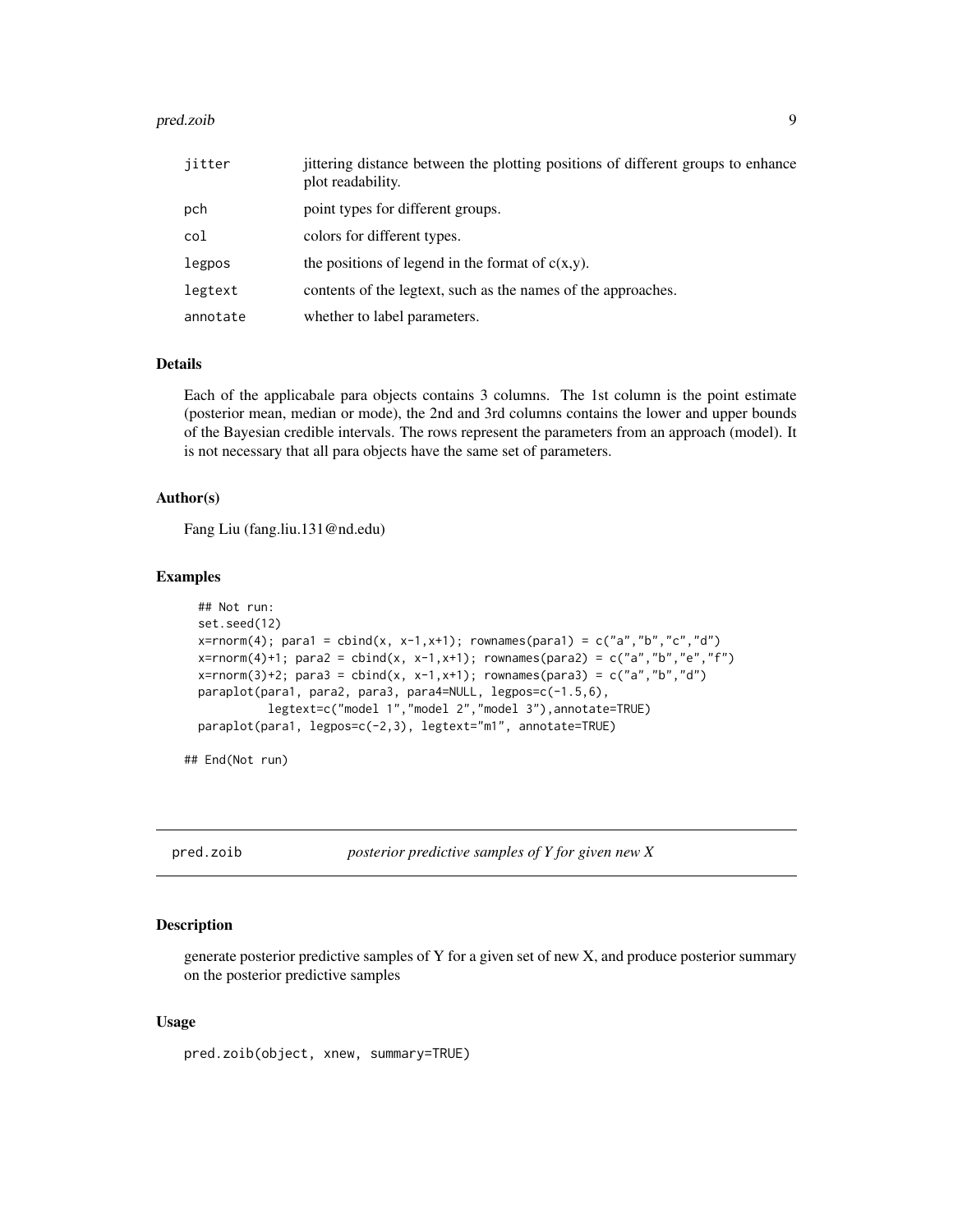#### <span id="page-9-0"></span>Arguments

| object  | the object output from funtion zoib                                                                                                                                                  |
|---------|--------------------------------------------------------------------------------------------------------------------------------------------------------------------------------------|
| xnew    | a set of new X at each the posterior predictive values are calculated, xnew should<br>be of the same type and format as the X in the original data where the zoib model<br>is fitted |
| summary | if TRUE (the default), a basic summary on each posterior predictive value, in-<br>cluding mean, SD, min, max, med, 2.5% and 97.5% quantiles, are provided.                           |

## Details

xnew should be in the format of data.frame and should of the same type and have the same variables as the X in the original data where the zoib model is fitted. See the example below.

## Author(s)

Fang Liu (fang.liu.131@nd.edu)

#### Examples

```
## Not run:
 data("GasolineYield")
 eg1 <- zoib(yield ~ temp + as.factor(batch)| 1, data=GasolineYield,
                 joint = FALSE, random = 0, EUID = 1:nrow(d),
                 zero.inflation = FALSE, one.inflation = FALSE,
                 n.iter = 1600, n.thin = 2, n.burn=100, seeds=c(1,2), n.chain=2)xnew \le data.frame(temp = c(205, 218), batch = factor(c(1, 2), levels = 1:10))
 ypred <- pred.zoib(eg1, xnew)
 data("BiRepeated")
 eg2 <- zoib(y1|y2 ~ x|1|x, data= BiRepeated, n.response=2,
            random=1, EUID= BiRepeated$id,
            zero.inflation = FALSE, one.inflation = FALSE,
            prior.Sigma = "VC.unif", n.iter=2100, n.thin=10, n.burn=100)
 xnew<- data.frame(x=BiRepeated[1:6,4])
 pred.zoib(eg2,xnew)
## End(Not run)
```
zoib *Bayesian Inference for Zero/One Inflated Beta Regression*

#### Description

Description: zoib fits a zero/one inflated beta regression model and obtains the Bayesian Inference for the model via the Markov Chain Monte Carlo approach implemented in JAGS.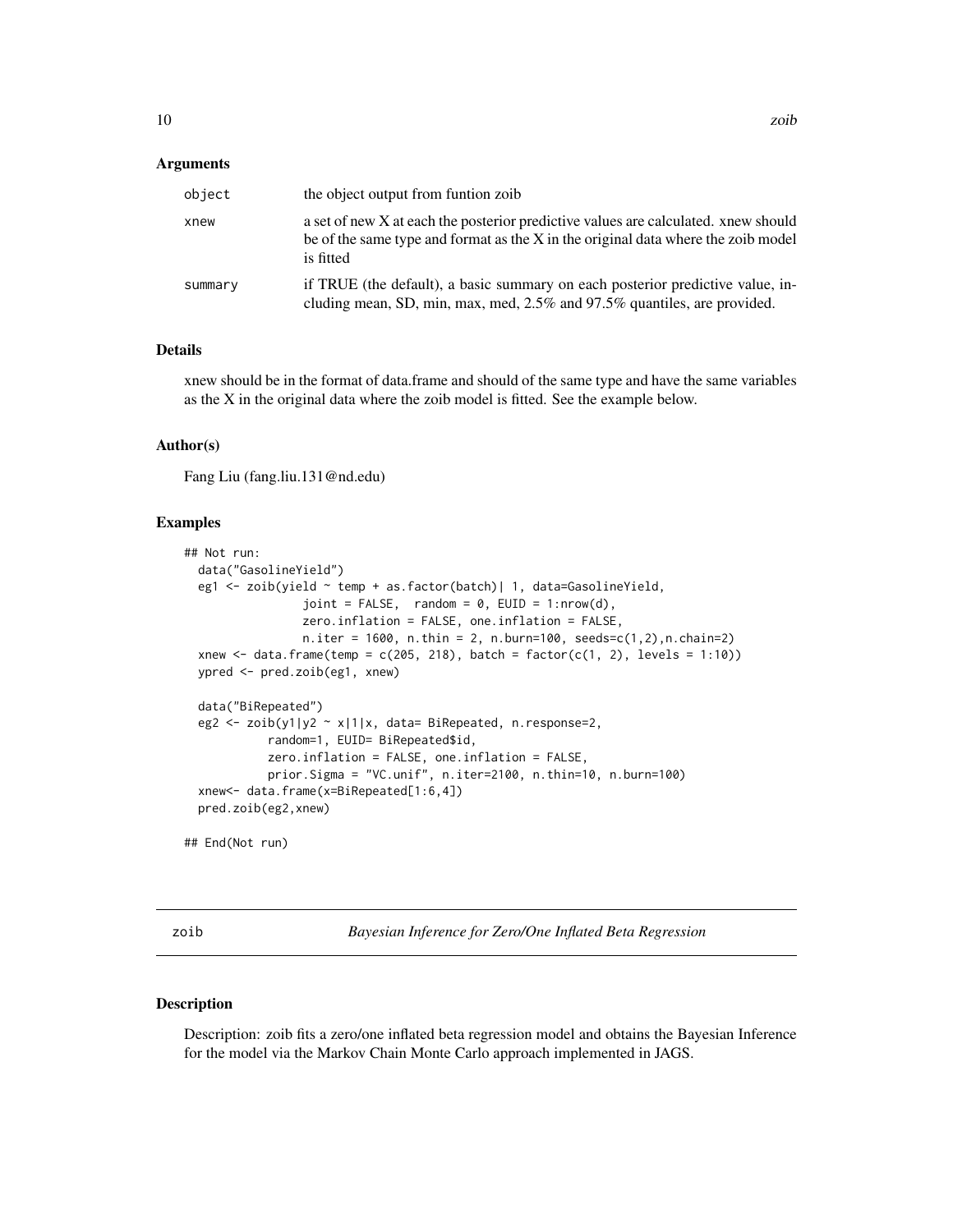zoib<sup>11</sup>

# Usage

```
zoib(model, data, n.response=1, joint = TRUE,
     zero.inflation = TRUE, one.inflation = TRUE,
     random = 0, EUID, link.mu = "logit", link.x0 = "logit",
     link.x1 = "logit", prec.int = matrix(1e-3, n.response, 4),
     prior.beta = matrix("DN", n.response, 4),
     prec.DN = matrix(1e-3, n.response, 4),
     lambda.L2 = matrix(1e-3, n.response, 4),
     lambda.L1 = matrix(1e-3, n.response, 4),lambda.ARD = matrix(1e-3, n.response, 4), prior.Sigma = "VC.unif",
     scale.unif = 20,scale.halfcauchy = 20,
    n.chain = 2, n.iter = 5000, n.burn =200, n.thin = 2, inits=NULL, seeds=NULL)
```
# Arguments

| model          | Symbolic description of the model in the format of formula, such as $y \sim x$ , y1  <br>$y2 \sim x1+x2$ , or $y1 \sim x \mid z$ . Refer to "details" for more information.                                                                  |
|----------------|----------------------------------------------------------------------------------------------------------------------------------------------------------------------------------------------------------------------------------------------|
| data           | Data to be analyzed.                                                                                                                                                                                                                         |
| n.response     | Number of response variables. Default is 1.                                                                                                                                                                                                  |
| joint          | Whether to jointly model multiple responses if n.response $>=$ 2. Default is TRUE.                                                                                                                                                           |
| zero.inflation | A vector that contains n.response values of TRUE or FALSE on whether each<br>of the response variables has inflation at zero. Default is TRUE.                                                                                               |
| one.inflation  | A vector that contains n.response values of TRUE or FALSE on whether each<br>of the response variables has inflation at one. Default is TRUE.                                                                                                |
| random         | Sepecifys which linear predictor(s) or link function(s) contain a random compo-<br>nent. Default is 0 (no random component). Refer to "details" for more informa-<br>tion.                                                                   |
| EUID           | Listing of the experimental unit ID in each row of the data set.                                                                                                                                                                             |
| link.mu        | Link function for the mean of the beta distribution piece of the zoib model.<br>Choices are "logit" (default), "probit" and "cloglog".                                                                                                       |
| link.x0        | Link function for $Pr(y=0)$ . Choices are "logit" (default), "probit" and "cloglog".                                                                                                                                                         |
| link.x1        | Link function for $Pr(y=1   y>0)$ . Choices are "logit" (default), "probit" and<br>"cloglog".                                                                                                                                                |
| prec.int       | Precision parameter of the prior distribution (diffuse normal) of the intercept in<br>the linear predictor of each link function. Default is 0.001 in all 4 link functions<br>for all response variables.                                    |
| prior.beta     | Prior choice for the regression coefficients other than the intercepts in each of<br>the 4 link functions. Default is "diffuse normal" in all 4 link functions for all<br>response variables. Refer to "details" for more information.       |
| prec.DN        | Precision parameters of the normal distribution if the diffuse normal prior is<br>chosen as the prior distributions of the regression coefficients in all 4 linear<br>predictors for all response variables. Default precision is 0.001.     |
| lambda.L1      | Scale parameter of the prior distributions of the regression coefficients in the<br>linear predictors for all response variables if the L1-like prior is chosen. Refer<br>to the Liu and Kong (2015) and Bae and Mallick (2004) for details. |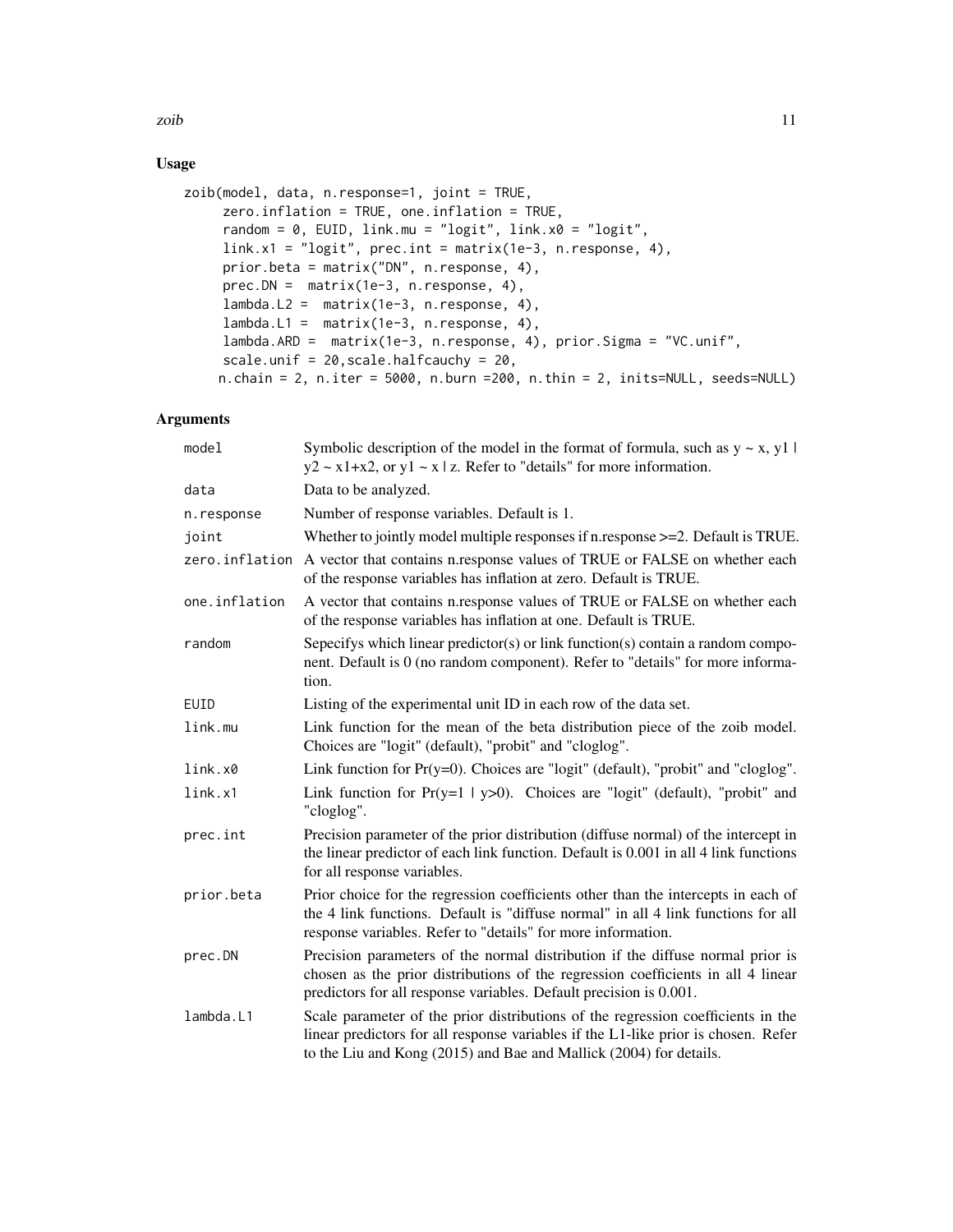| lambda.L2        | Scale parameter of the prior distributions of the regression coefficients in the<br>linear predictors for all response variables if the L2-like prior is chosen. Refer<br>to the Liu and Kong (2015) and Bae and Mallick (2004) for details.                                                                 |  |
|------------------|--------------------------------------------------------------------------------------------------------------------------------------------------------------------------------------------------------------------------------------------------------------------------------------------------------------|--|
| lambda.ARD       | Scale parameter in the prior distributions of the regression coefficients in the<br>linear predictors for all response variables if the ARD prior is chosen. Refer to<br>the Liu and Kong (2015) and Bae and Mallick (2004) for details.                                                                     |  |
| prior.Sigma      | Prior choice for the variance or the variance-covariance in the case of a single<br>random variable and multiple random variables, respectively. The default is<br>"VC.unif". When there is a single random variable, choose from "VC.unif" and<br>"VC.halfcauchy". Refer to "details" for more information. |  |
| scale.unif       | Upper bound of the uniform prior for the standard deviation of each random<br>variable if prior.Sigma="VC.unif" is specified. Default is 20.                                                                                                                                                                 |  |
| scale.halfcauchy |                                                                                                                                                                                                                                                                                                              |  |
|                  | Scale parameter of the half-Cauchy prior for the standard deviation of each ran-<br>dom variable if prior. Sigma="VC.halfCauchy" is specified. Default is 20.                                                                                                                                                |  |
| n.chain          | Number of Markov chains from which posterior samples will be drawn $(>=1;$<br>$default = 2$ ).                                                                                                                                                                                                               |  |
| n.iter           | Number of iterations per chain in the MCMC sampling (default $= 5000$ ) before<br>burning-in and thinning.                                                                                                                                                                                                   |  |
| n.burn           | Burning in period of the MCMC chains (default $= 200$ ).                                                                                                                                                                                                                                                     |  |
| n.thin           | Thinning period of the MCMC chains after the burn-in (default $= 5$ ).                                                                                                                                                                                                                                       |  |
| inits            | optional specification of initial values for regression coefficients and variance/covariance<br>parameters in the form of a list (see initialization below). If omitted, initial val-<br>ues will be generated automatically. Refer to "details" for more information.                                       |  |
| seeds            | a vector of dimension n.chain that contains seeds for the initial values and the<br>random number generators of the MCMC chains, if users wish to make the<br>output from the model reproducible.                                                                                                            |  |

#### Details

\*\*\*\*\*\*\*\*\*\*\*\*\*\* model \*\*\*\*\*\*\*\*\*\*\*\*\*\*

When there are multiple responses y, each y should be separated by "|", such as "y1 | y2 | y3" on the left hand side of the formula. On the right side of the formula, it can include up to 5 parts in the following order:  $x b | x d | x 0 | x 1 | z$ , where xb represents the fixed-effects covariates/factors in the link function of the mean of the beta distribution, xd represents the fixed-effects covariates/factors in the link function of the sum of the two shape parameters of the beta distribution, x0 represents the fixed-effect covariates/factors in the link function of  $Pr(y=0)$ , x1 represents the fixed-effect covariates/factors in the link function of  $Pr(y=1|y>0)$ , and z represents the random-effect covariates/factors. The current version of the package only accomodates z being the same across all the link functions that have a random component. xb and xd should always be specified, even if xd contains only an intercept. If there is no zero inflation in any of the y's, then the x0 part can be omitted, and zoib automatically adjusts the order of the rest of the X specifications; similarly for the x1 part and the random effects part z.

For example, if there are 3 response variables and 2 independent variables (xx1, xx2), and none of the y's have zero inflation, and all have one inflation, then specification of y1 | y2 | y3 ~ xx1 + xx2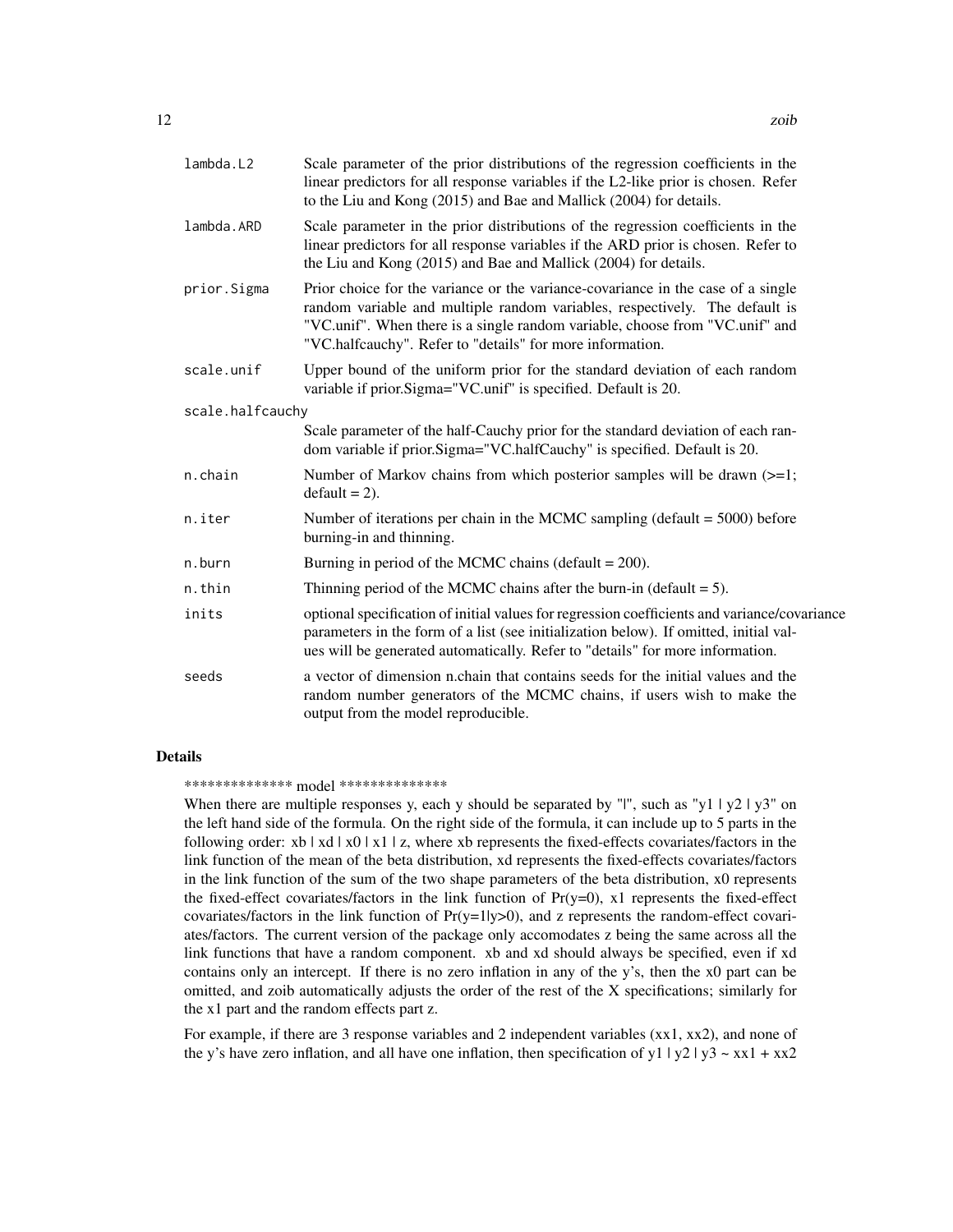<span id="page-12-0"></span> $| 1 |$  xx1 | xx2, together with zero.inflation = c(F,F,F) and one.inflation = c(T,T,T), implies xb = (1,  $xx1, xx2$ ),  $xd = 1$  (intercept),  $x0 = NULL$ ,  $x1 = (1, xx1)$  for all y's,  $z = (1, xx2)$ . If y1 has inflation at 0, and y3 has inflation at 1, and there is no random effect, model y1  $|y2|y3 \sim x x1 + x x2 |x x1 |x x1$ | xx2, together with zero.inflation =  $c(T,F,F)$  and one.inflation= $c(F,F,T)$ , implies xb = (1, xx1, xx2),  $xd = (1, xx1), x0 = (1, xx1)$  for y1,  $x1 = (1, xx2)$  for y3. Refer to [Formula](#page-0-0) in package **Formula** for more details on the specification of terms in formula such as interaction terms and categorical x's, etc.

\*\*\*\*\*\*\*\*\*\*\*\*\* random \*\*\*\*\*\*\*\*\*\*\*\*\*

Denote the four link functions by

Eqn 1.  $g(mu) = xb*b$ , where g is the link function (logit, probit or cloglog), and mu is the mean of the Beta distribution

Eqn 2. log(eta) =  $xd*d$ , where eta is the sum of the two shape parameters of the Beta distribution Eqn 3.  $g(p0) = x0*b0$ , where g is the link function (logit, probit or cloglog), and  $p0 = Pr(y=0)$ Eqn 4.  $g(p1) = x1 * b1$ , where g is the link function (logit, probit or cloglog), and  $p1 = Pr(y=1|y>0)$ then random =

0: no random effect (default);

1: only the linear predictor in Eqn 1 has a random component; that is,  $g(mu) = xb*b + z*gamma$ 2: only the linear predictor in Eqn 2 has a random component; that is,  $log(eta) = xd*dt + z*gamma$ 3: only the linear predictor in Eqn 3 has a random component; that is,  $g(p0) = x0*b0 + z*gamma$ 4: only the linear predictor in Eqn 4 has a random component; that is,  $g(p1) = x1 * b1 + z * gamma$ 12: the linear predictors in Eqns 1 and 2 contain random component z\*gamma 13: the linear predictors in Eqns 1 and 3 contain random component z\*gamma 14: the linear predictors in Eqns 1 and 4 contain random component z\*gamma 23: the linear predictors in Eqns 2 and 3 contain random component z\*gamma 24: the linear predictors in Eqns 2 and 4 contain random component z\*gamma 34: the linear predictors in Eqns 3 and 4 contain random component z\*gamma 123: the linear predictors in Eqns 1, 2 and 3 contain random component z\*gamma 134: the linear predictors in Eqns 1, 3 and 4 contain random component z\*gamma 124: the linear predictors in Eqn 1, 2 and 4 contain random component z\*gamma 1234: the linear predictors in all Eqns contain random component z\*gamma

\*\*\*\*\*\*\*\*\*\*\*\*\*\*\*\*\* prior.beta \*\*\*\*\*\*\*\*\*\*\*\*\*\*\*\*

1. "DN": Diffuse Normal

2. "L1": L1-like shrinkage prior

3. "L2": L2-like shrinkage prior

4. "ARD": ARD-like shrinkage prior

\*\*\*\*\*\*\*\*\*\*\*\*\*\* prior.Sigma \*\*\*\*\*\*\*\*\*\*\*\*\*\*

1. "VC.unif": Sigma is diagonal, the prior for the standard deviation of each random variable follows a uniform distribution;

2. "VC.halfcauchy": Sigma is diagonal, the prior for the standard deviation of each random variable follows a half-Cauchy distribution with a large scale parameter;

3. "UN.unif": Sigma is fully parameterized, the prior for the standard deviation of each random variable follows a uniform distribution; each element in the correlation matrix follows an independent unif(0,1) distribution with necessary constraints to ensure positive definiteness.

4. "UN.halfcauchy". Sigma is fully parameterized, the prior for the standard deviation of each random variable follows an half-Cauchy distribution; each element in the correlation matrix follows an independent  $\text{unif}(0,1)$  distribution with necessary constraints to ensure positive definiteness.

\*\*\*\*\*\*\*\*\*\*\*\*\*\* inits \*\*\*\*\*\*\*\*\*\*\*\*\*\*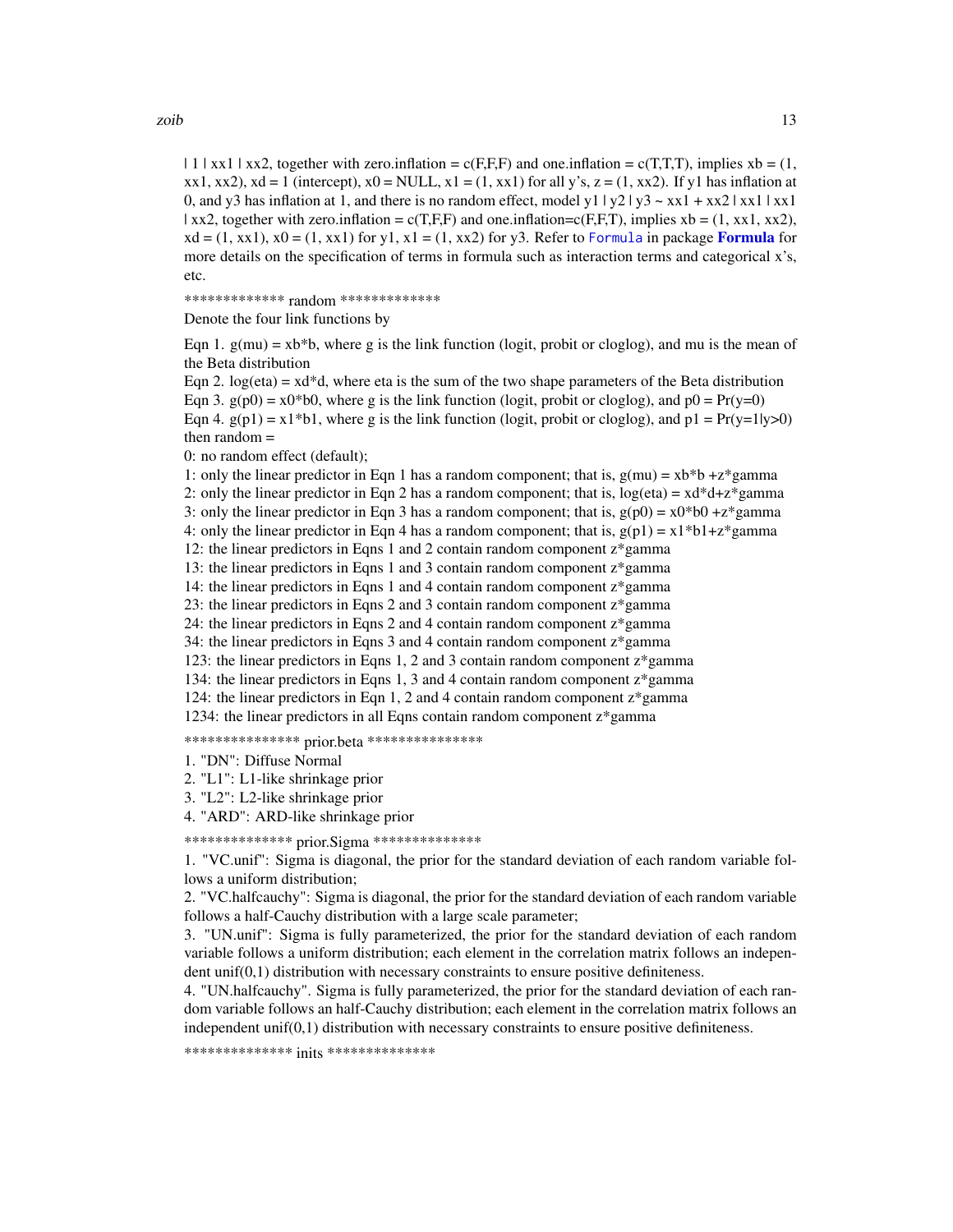If supplied, should be in the following parameter order:

inits = list(list(b=, d=, b0=, b1=, sigma=, R=),list(b=, d=, b0=, b1=, sigma=, R=), ...)

The notations b, d, b0, b1 are the same as in the "random" section above, with each specified in a matrix format of dimension  $(nx+1)*n$ .response, where nx is number of regression coefficients corresponding to the respective x's (+1 because of the intercept). sigma is a vector containing the standard deviation of each random component, and R contains the lowe.r triangle of the correlation matrix. For example, in a 3x3 correlation matrix, R is specified as  $c(1,r21,1,r31,r32,1)$ . Each inner list contains the starting values for one MCMC chain. If initial values are specified only for a subset of the parameters in a model, NULL should be used for the rest of the unspecified parameters (whose initial values will be generated automatically by the function).

#### Value

| model      | the zoib model                                                                                          |
|------------|---------------------------------------------------------------------------------------------------------|
| MCMC.model | the MCMC (JAGS) model object, from which samples can be drawn and DIC<br>can be calculated              |
| coeff      | posterior samples of regression coefficients from the zoib model                                        |
| Xb         | design matrix in the link function for modeling the mean of the beta regression                         |
| Xd         | design matrix in the link function for modeling the sum of the two parameters<br>of the beta regression |
| X0         | design matrix in the link function for modeling $Pr(y=0)$                                               |
| X1         | design matrix in the link function for modeling $Pr(y=1 y>0)$                                           |
| yobs       | observed Y                                                                                              |
| ypred      | posterior predictive samples of Y                                                                       |
| resid      | residual                                                                                                |
| resid.std  | standardized residual                                                                                   |

#### Author(s)

Fang Liu (<fang.liu.131@nd.edu>)

#### References

Liu, F. and Kong, Y. (2015). ZOIB: an R Package for Bayesian Inferences in Beta and Zero One Inflated Beta Regression Models, The R Journal, 7(2):34-51

Liu, F. and Li, Q. (2014) A Bayesian Model for Joint Analysis of Multivariate Repeated Measures and Time to Event Data in Crossover Trials, Statistical Methods in Medical Research, doi: 10.1177/0962280213519594

Liu, F. and Eugenio, E.(2016). A review and comparison of Bayesian and likelihood-based inferences in beta regression and zero-or-one-inflated beta regression, atistical Methods in Medical Research, DOI: 10.1177/0962280216650699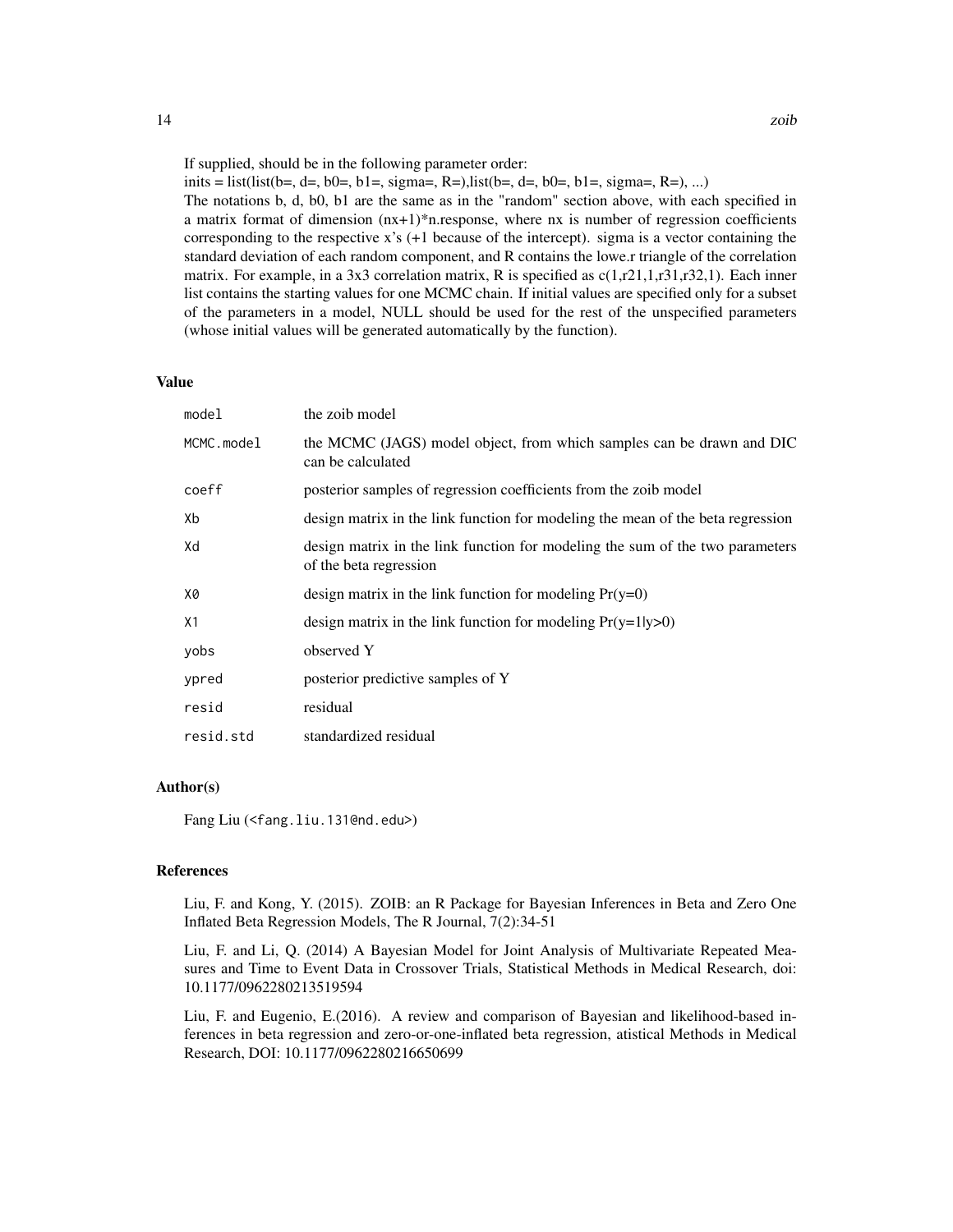Examples

## Not run:

#refer to data sets GasolineYield, BiRepeated, and AlcoholUse in package zoib #for examples on fixed effect models, mixed effects models, joint modeling #of bivariate beta variables with repeated measures, and modelling clustered #beta variables with inflation at 0 using zoib

## End(Not run)

zoib<sup>15</sup>